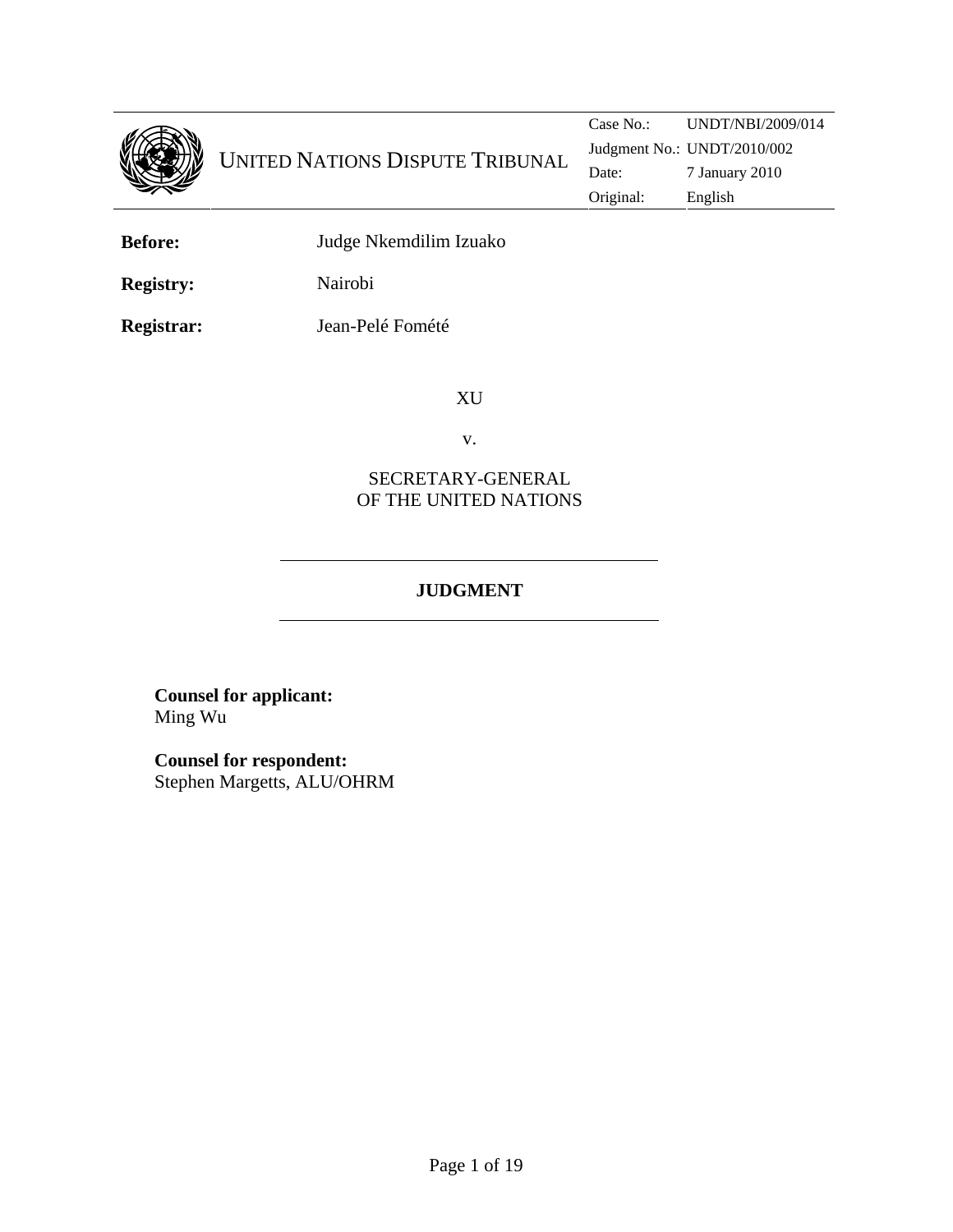#### **Background**

1. Between 1 March 1997 and 29 December 2000, the Applicant was engaged on various short term contracts by the United Nations. On 10 April 2001, she joined the Division of Conference Services at the United Nations Office at Nairobi (UNON), as a Chinese Translator at the P-3 level. On 1 June 2004, she was promoted to the post of Chinese Reviser at the P-4 level. The Applicant is contesting the decision not to select her for the position of Chinese Reviser, 08-CON-DGACM-418629-R-New York at the P-4 level (hereinafter referred to as "the post").

#### **Facts**

2. On 18 September 2008, the post was advertised on Galaxy with a deadline for applications of 17 November 2008. On 18 September 2008, the Applicant applied for the post which is within the Chinese Translation Service (CTS) in the Documentation Division, Department of General Assembly and Conference Management (DGACM).

3. The Applicant was entitled to be considered at the 15-day mark in accordance with paragraph 5.4 of ST/AI/2006/3 – *Staff Selection System*. The Programme Manager for the vacancy announcement determined that the applicant was not suitable for assessment at this first stage and that candidates eligible at the 30-day mark should also be considered. The Applicant was included in the list of 30-day candidates.

4. On 24 October 2008, the Applicant and 8 other candidates were invited for a competency based interview and were also requested to submit two pieces of work for technical evaluation. Following the interview and the assessment of her work, all four panel members concluded that the applicant should not be recommended for the post.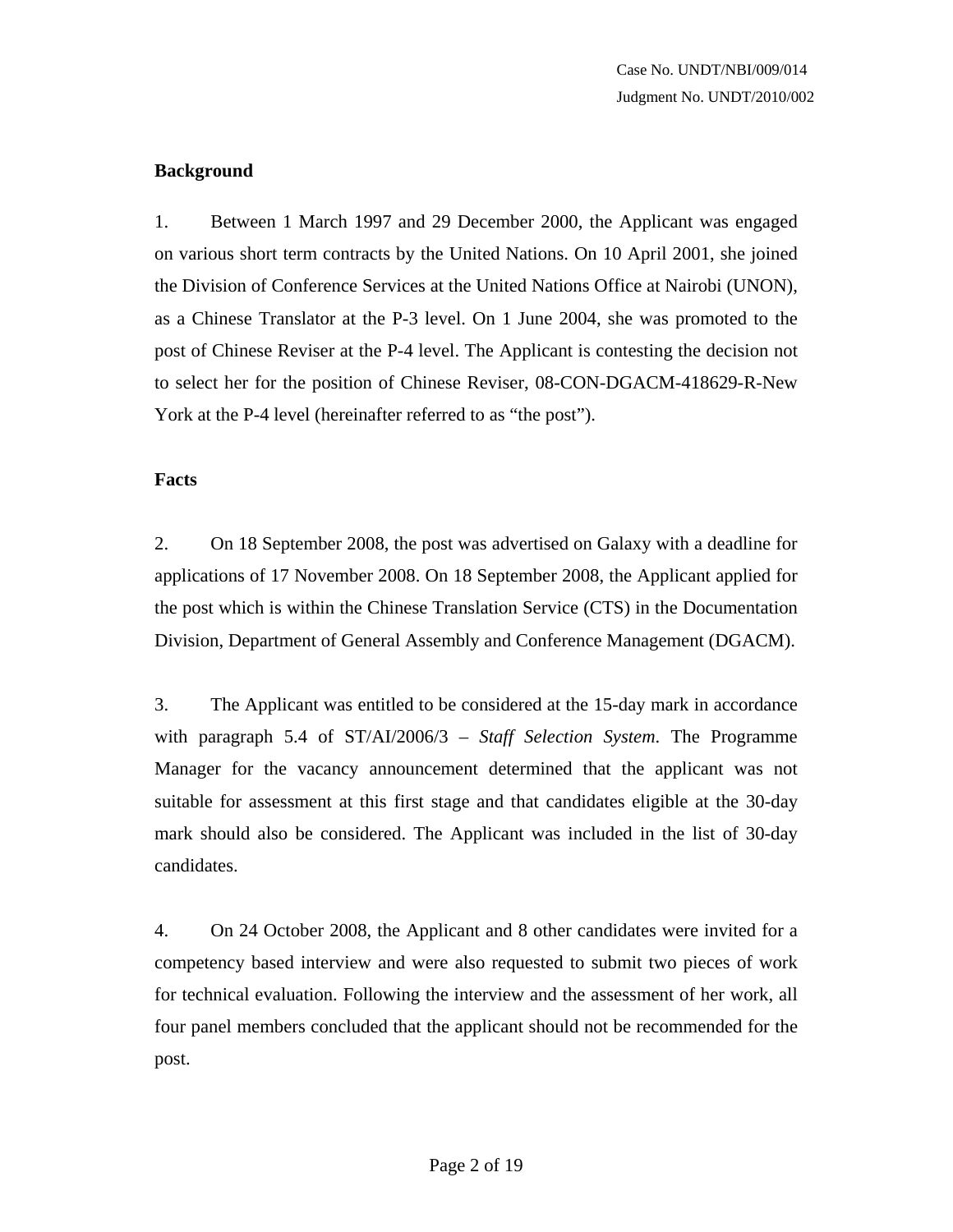5. On 12 February 2009, the Applicant addressed a letter to the Secretary-General requesting administrative review of the decision not to select her for the post. On 6 April 2009, the Acting Chief of the Administrative Law Unit, Office of Human Resource Management, informed her that the records indicate that the decision not to select her for the post was made in accordance with the provisions of the relevant rules and policy of the Organization. The Applicant was also advised that the letter constituted the administrative review of the decision not to select her for the post and that should she not be satisfied with the review, she could appeal it within one month pursuant to staff rule 111.2(a) (i) which was applicable at the time.

*6.* Thereafter on 5 May 2009, the Applicant filed a statement of appeal with the Nairobi Joint Appeals Board (JAB) to challenge the decision not to select her for the post. On 8 July 2009 and 30 July 2009, the applicant and the representative of the Secretary-General were informed that the matter had been transferred to the United Nations Dispute Tribunal, Nairobi Registry in accordance with ST/SGB/2009/11 – *Transitional Measures Related to the Introduction of the New System of Administration of Justice.* 

7. On 13 October 2009, counsel for the Respondent filed a Motion for *extension of the time limit to file and serve a reply*, which reply was supposed to have been filed by 5 July 2009. The Registrar of the Nairobi UNDT on 19 October 2009 informed the Respondent's counsel that the Judge assigned to the case had perused the Motion and required further and better particulars. The further and better particulars were subsequently filed on 21 October 2009 and on 23 October 2009, the Tribunal granted the Motion for filing of a late reply and informed the parties that the reply was deemed to have been duly filed on that date. On 29 October 2009, the parties were notified of a status conference for 4 November which was aimed at ensuring the readiness of the case for hearing.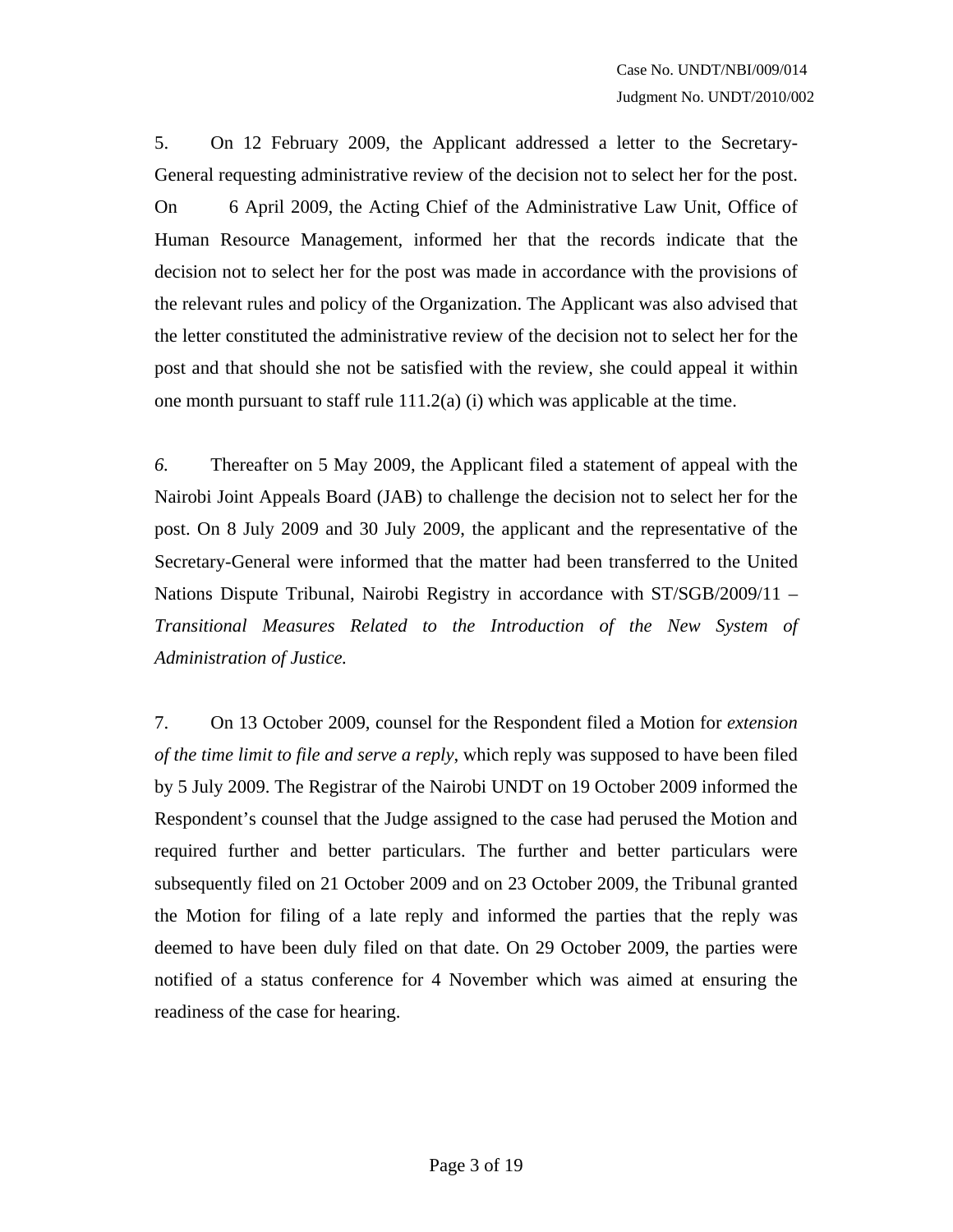#### **Issues**

8. At the said status conference on 04 November 2009, counsel for the Respondent was absent but explained later that he had miscalculated the time difference between Nairobi and New York. Pleadings having been closed, the following issues for determination were formulated on the part of the Applicant:

(i) That there has been a breach of the UN selection procedures and criteria, specifically;

 (a) There has been a violation of the Applicant's right to be considered at the 15 day mark.

 (b) That the gender equality principle of the UN in the interview and selection process was not observed.

(ii) In considering the issues of breaches as outlined above, the proper construction to be placed on section 7 of ST/AI/2006/3 and the relevance of ST/AI/1999/9 to this case.

(iii) That the Applicant was discriminated against on the grounds of being from the Nairobi duty station rather than New York where the post is located.

(iv) That the failure to inform the Applicant of the selection process constituted a violation of her rights.

9. For the Respondent who sent in his list later, the issues were:

(i) That the Applicant was fully and fairly considered for the post she had applied for.

(ii) That the Applicant was accorded all priority due to her as a lateral move candidate.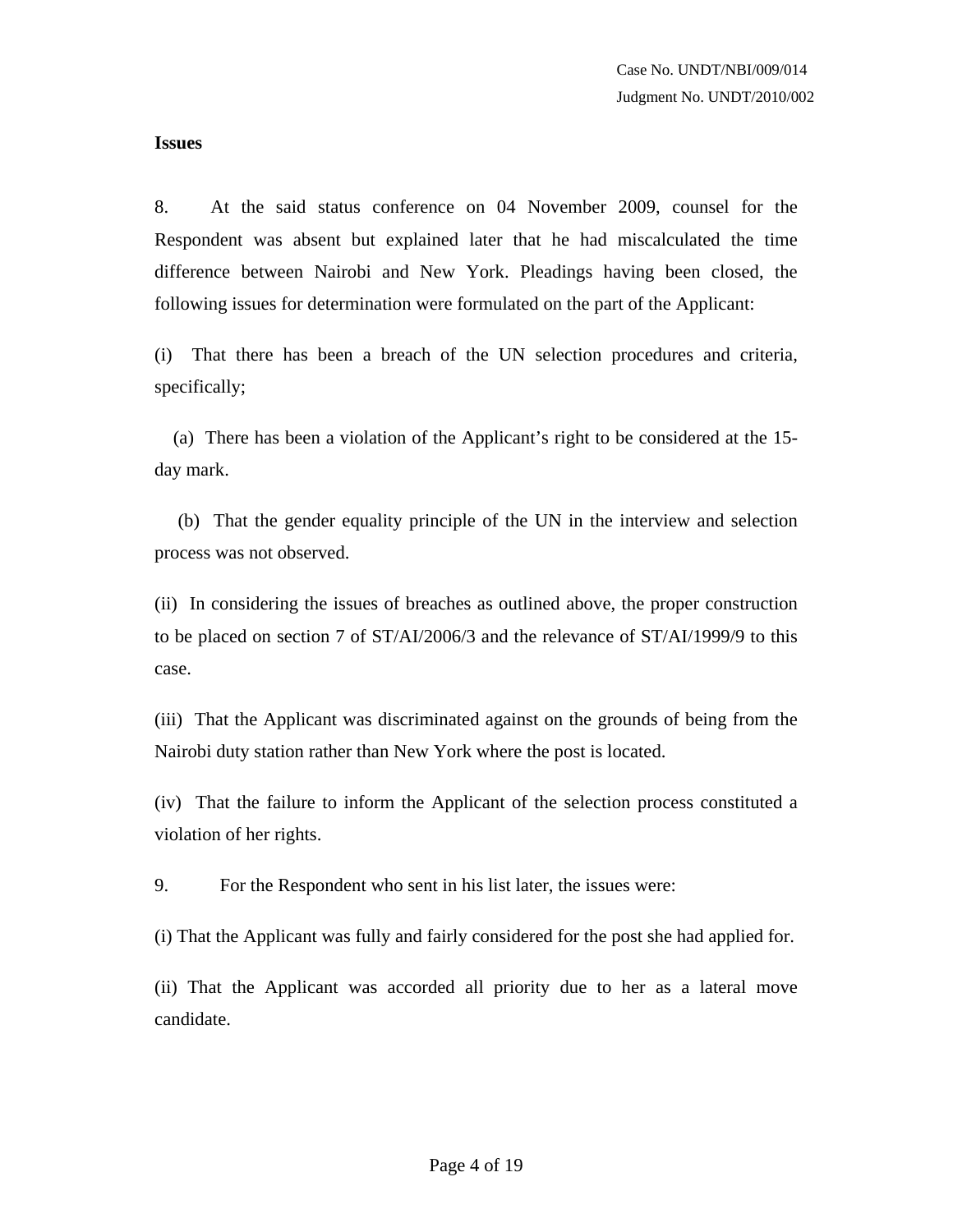(iii) That there was a competitive assessment conducted in accordance with the relevant provisions and practices of the Organization leading to the selection of a candidate other than the Applicant.

#### HEARING NOTICES

10. On 3 December 2009, the Registrar served hearing notices on the parties informing them that the matter had been set down for hearing on 18 December 2009 at 1600 hours Nairobi time.

### HEARING

11. The Tribunal commenced hearing in this case at about 16.30 hours Nairobi time on 18 December after several attempts made to contact the Respondent's counsel and secure his attendance by audio conference had proved unsuccessful. The Applicant did not call any witnesses but her counsel made an oral address to the Tribunal.

12. On the issue that the Applicant's right to due process was violated because she was not considered at the 15-day mark, the Applicant's counsel referred the Tribunal to the provisions of section 7.1 of the Administrative Instruction on Staff Selection System ST/AI/2006/3. He argued that the section requires that first priority be given to lateral move candidates who are eligible to be considered at the 15-day mark. Counsel submitted that being a rostered candidate who had applied for a lateral move to another P4 position, the Applicant was entitled to be considered in a separate pool from 30 day mark candidates. Instead, he continued, she was assessed and interviewed with 30-day mark candidates and was not considered at the 15-day mark.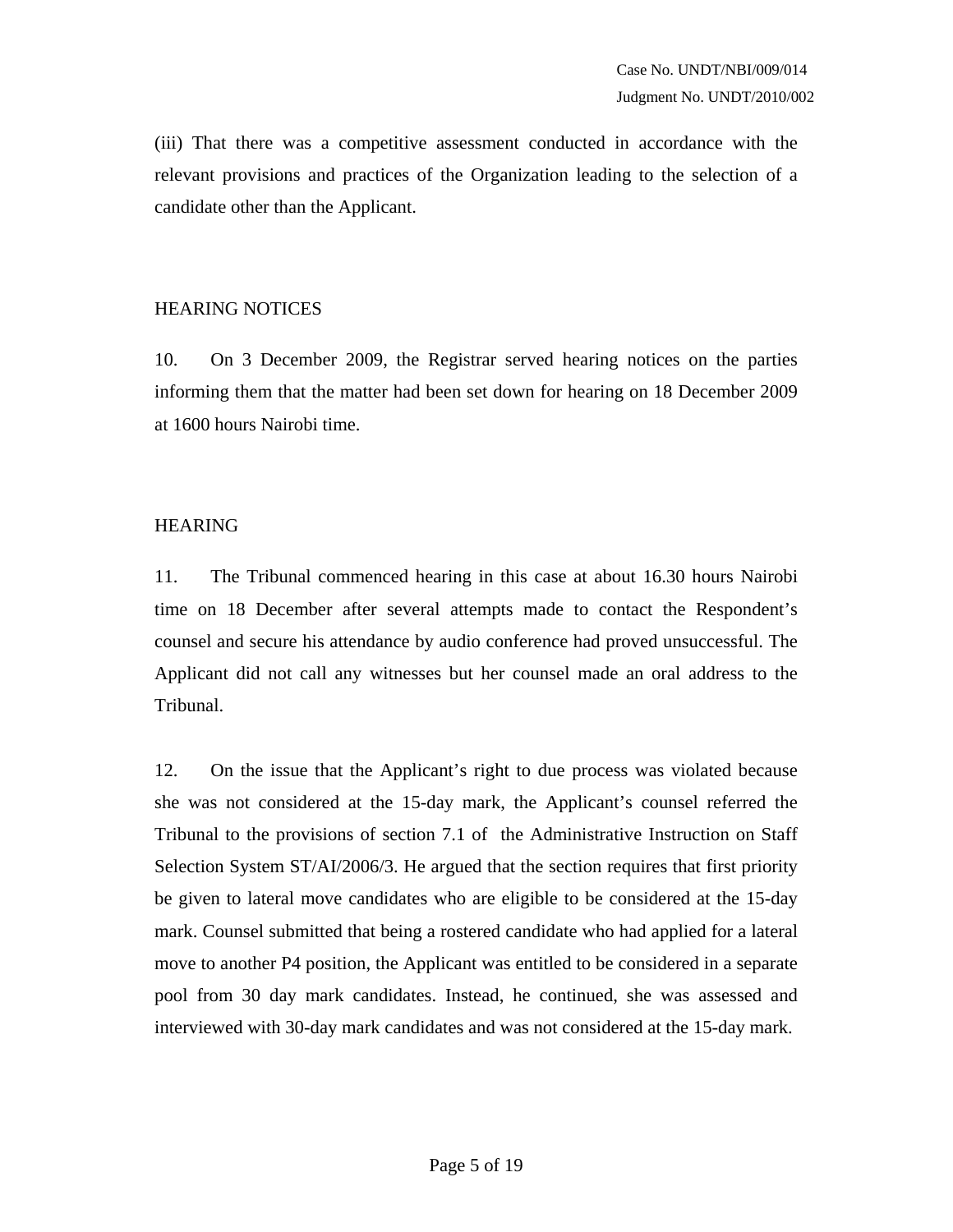13. Applicant's counsel submitted further that the Programme Manager acting for the Respondent has failed to produce whatever information she relied on to decide that the Applicant was not a suitable candidate at the 15-day mark. She has only produced the results of the interview at the 30-day mark in which the Applicant had been made to participate.

14. On the claim that the gender equality principle was not observed in the selection process, counsel argued that being a rostered candidate necessarily implies that the Applicant meets the standard for the advertised position. He continued that the Applicant's qualifications are at least equal or even superior to that of the male candidate who was selected at the 30-day mark. He then submitted that the gender equality principle should have then become operative and the Applicant ought to have been selected.

15. As to the allegation of discrimination on the grounds that the Applicant is from the Nairobi duty station rather than New York, counsel argued that it is a common phenomenon that candidates from duty stations other than New York are marked down in preference to candidates already serving in New York. He submitted that there is a pattern of excluding others and that Nairobi candidates are often excluded from taking up posts in New York as the former is a recognised hardship station with security challenges and high vacancy rates.

16. The Applicant's counsel also canvassed the issue of the failure of the Programme Manager to inform the Applicant of the outcome of the selection process in the instant post.

17. He referred to section 9.5 of ST/AI/2006/3 and argued that the Applicant's right to be informed of the outcome of the selection had been breached. He continued that had the Applicant been duly informed, she would have been in a better position at the earliest opportunity to consider other choices open to her. It is the Applicant's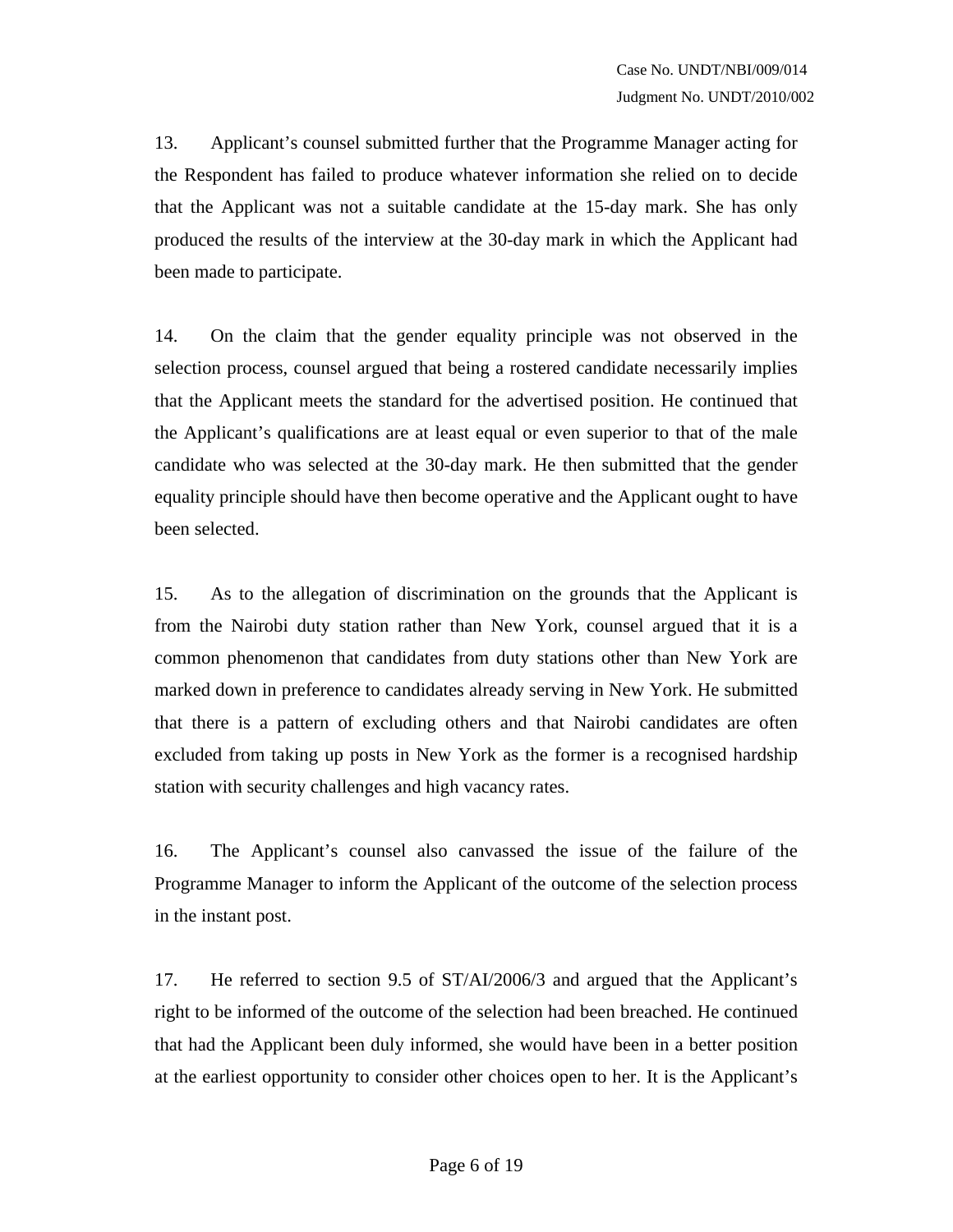contention that not being informed of the outcome of the selection process placed her under psychological pressure and resultant damage.

18. At the close of submissions by the Applicant, fresh efforts were made to contact counsel for the Respondent, Mr Stephen Margetts, who at the start of proceedings could not be located. Eventually, the phone was answered at the Administrative Law Unit (ALU) by Ms Susan Maddox. Ms Maddox advised the Tribunal that she would hold brief for Mr Margetts, asking only for a brief standingdown while she located the case file. The Tribunal granted the application to stand down the matter to give Ms Maddox time to locate the case file and peruse it.

19. The Tribunal then read out the issues raised at the hearing by the Applicant and the arguments and submissions made on the said issues to Ms Maddox. She in turn responded to the issues canvassed by the Applicant.

20. On the matter of not considering the Applicant at the 15-day mark, counsel argued that being rostered does not mean that a candidate is suitable for a vacancy which has been issued. The rostered candidate would still need to be assessed for suitability for the specific post, she argued. In reply to a question by the Tribunal, counsel submitted that a review of the rostered candidate's Personal History Profile (PHP) and Performance Appraisal (EPAS) by the Programme Manager satisfies the requirement of 'consideration' at the 15-day mark as required by the ST/AI/2006/3.

21. On the claim that the gender equality principle was not observed, counsel submitted that the Applicant's candidacy was clearly not substantively equal to that of the selected male candidate thus making the gender equality principle an irrelevant factor.

22. On discrimination, counsel submitted that no evidence or proof of this allegation has been tendered before the Tribunal so that no discrimination of any sort could properly be found.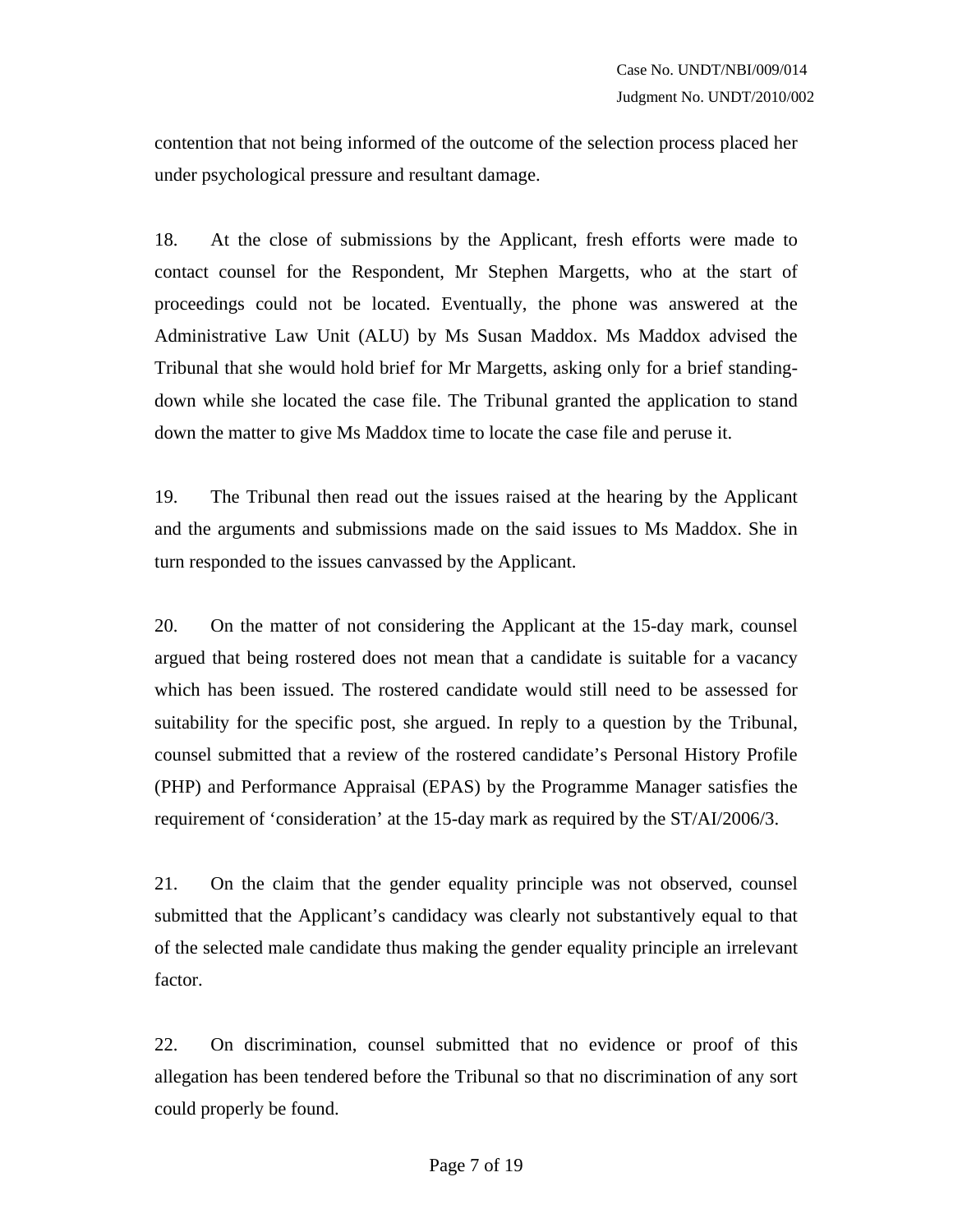23. Counsel for the Respondent conceded that the Applicant has a right to be informed about the outcome of the selection process but submitted that no award ought to be made on this score as no proof of damage had been established.

#### **Motion for Retrial**

On 18 December 2009, Stephen Margetts, counsel for the Respondent, brought an application for the re-trial of this matter on the ground that the Respondent was not notified of the hearing dates..

24. According to counsel, a notice of hearing was sent both to him and the Administrative Law Unit (ALU) by the UNDT on 2 December 2009 but due to a technical defect, he did not receive the email although the ALU received it. An earlier email sent by the UNDT on 19 November 2009 to Mr Margetts had suffered the same fate as counsel did not receive it but the ALU did.

25. Specifically, in paragraph 7 of the application, counsel for the Respondent states as follows:

> As stated above, the ALU were copied on the emails and received the emails. However due to the fact that the name of the Respondent's counsel appeared in the "To" window, other members of the ALU did not forward this email to the Respondent's counsel, reasonably concluding that he had received the email and was aware of the hearing date.

26. Mr Margetts argued in his application that although the ALU had received the hearing notices, there was no real notice of hearing to the Respondent. He continued that his colleague Ms Maddox also of the ALU who held his brief at the hearing did not have carriage of the case on behalf of the Respondent, had no notice of the hearing and was not prepared to present the Respondent's submissions. He argued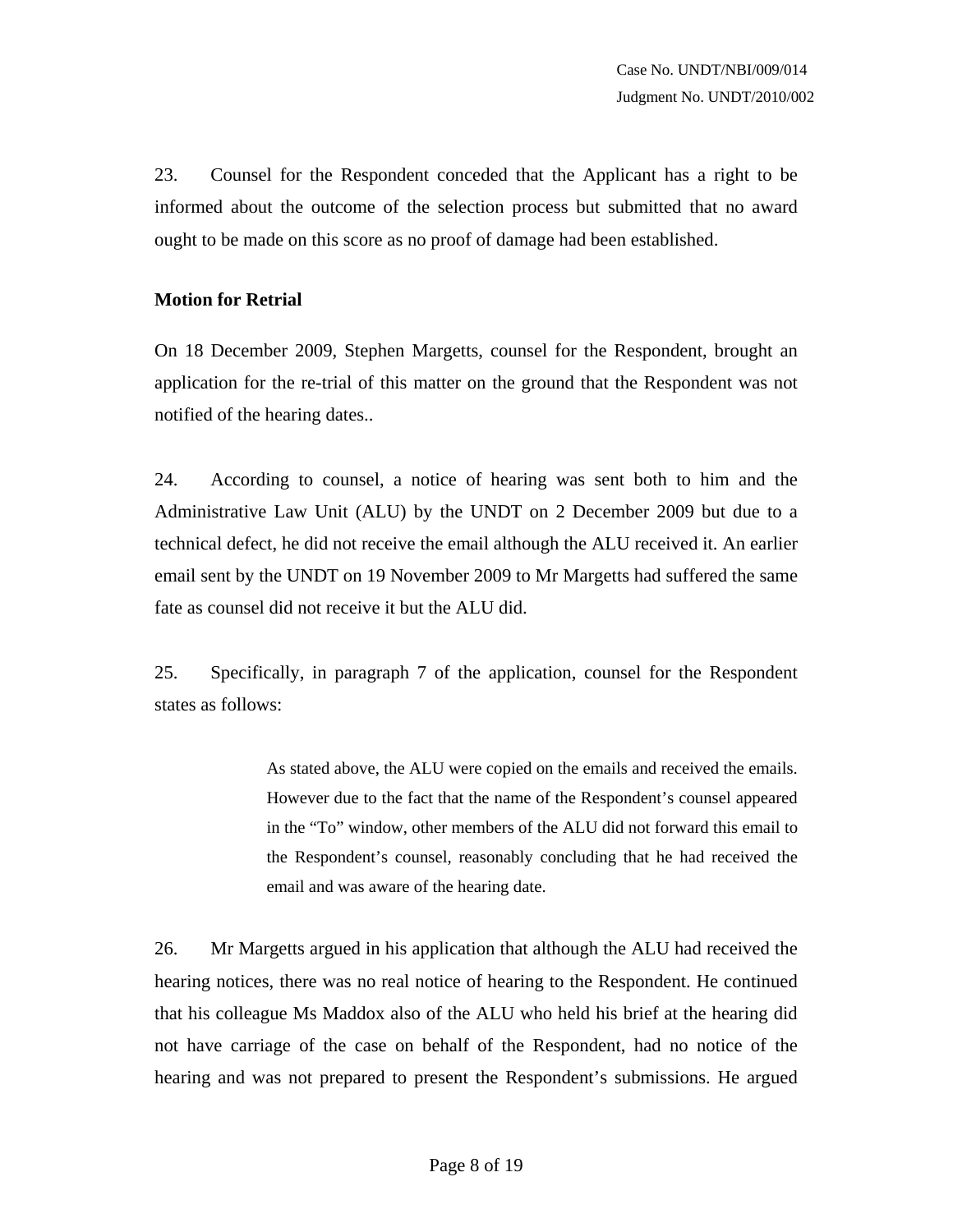further that this being the case, full equality was not accorded the parties at the hearing.

27. Mr Ming Wu, counsel for the Applicant objected to the application for re-trial. He recalled that the Respondent's counsel had earlier in the life of this case brought a motion for extension of time more than three months after he was supposed to file a response due to what the said Respondent's counsel had described as "a breakdown of communication between the Nairobi and New York offices".

28. He pointed out also that the Respondent's counsel did not attend the status conference scheduled in this case on 4 December 2009. In spite of that, the said counsel for the Respondent had requested a hearing date for after the second week of December which was granted by the Tribunal.

29. The Applicant's counsel then submitted that the application for a re-trial ought not to be granted as it is brought in bad faith and is an abuse of process of the Tribunal.

30. In considering the application for a re-trial, I am minded to restate that the Registrar of the UNDT has a duty to serve notices on the parties to a case informing them of the date and time for hearing. It is not contested that this rule of procedure was duly complied with by the UNDT Registrar in Nairobi in this case.

31. The Secretary-General as the Chief Administrative Officer of the United Nations is the Respondent in all cases filed before the UNDT by individual staff members or persons representing them. The Secretary-General is represented at first instance trials before the UNDT by the Administrative Law Unit (ALU). In other words, the ALU has the responsibility of providing legal representation for the Secretary-General when his case is before the Tribunal. In its internal arrangement, the ALU may assign cases it has responsibility for to its individual officers. Evidently this case had been assigned to Mr Margetts.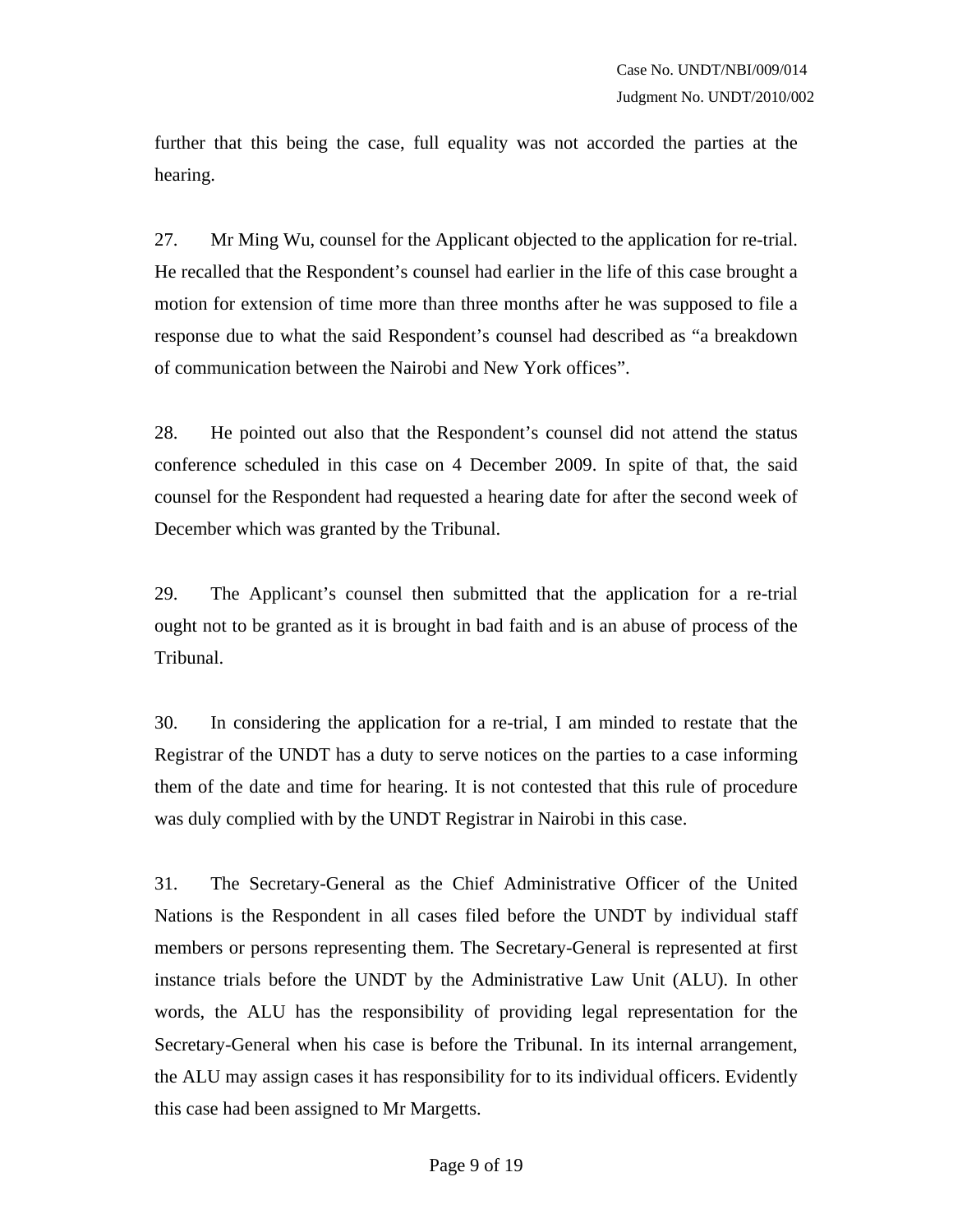32. The argument that when the ALU is served with the processes of this Tribunal, such would not constitute service on the Respondent for the purposes of responding to the proceedings before the Tribunal is untenable. The ALU is the lawful agent of the Respondent and I hold that service on the ALU is good service.

33. Additionally, where due to some technical error, Mr Margetts did not receive the notice of hearing emailed to him by name, did he not receive also the same email sent to the ALU since he is a member of the Unit? Clearly, in sending the same processes to both counsel and the ALU as usually requested by the Unit, the Tribunal's Registrar seeks to avoid the mischief of the processes not reaching the intended destination.

34. The internal administrative arrangements of the ALU whereby the office would receive communication in respect of a matter in which it represents the Secretary-General and fail to act on it because the said office assumes that the particular officer to whom the matter is assigned has received the same information leaves much to be desired. It is proper to recall that the ALU could not respond to the Applicant's pleadings within time because in their own words "there was breakdown of communication between the New York and Nairobi offices." In that instance, in spite of the obvious lack of diligence on their part, this Tribunal allowed the Respondent's reply out of time.

35. A re-trial would be unduly wasteful of time and resources. I am of the view that the Respondent was adequately represented especially as no oral evidence was tendered by the Applicant and the issue of cross-examining a witness did not arise. Full equality was accorded the parties in the circumstances. For the foregoing reasons, the application for a retrial is refused.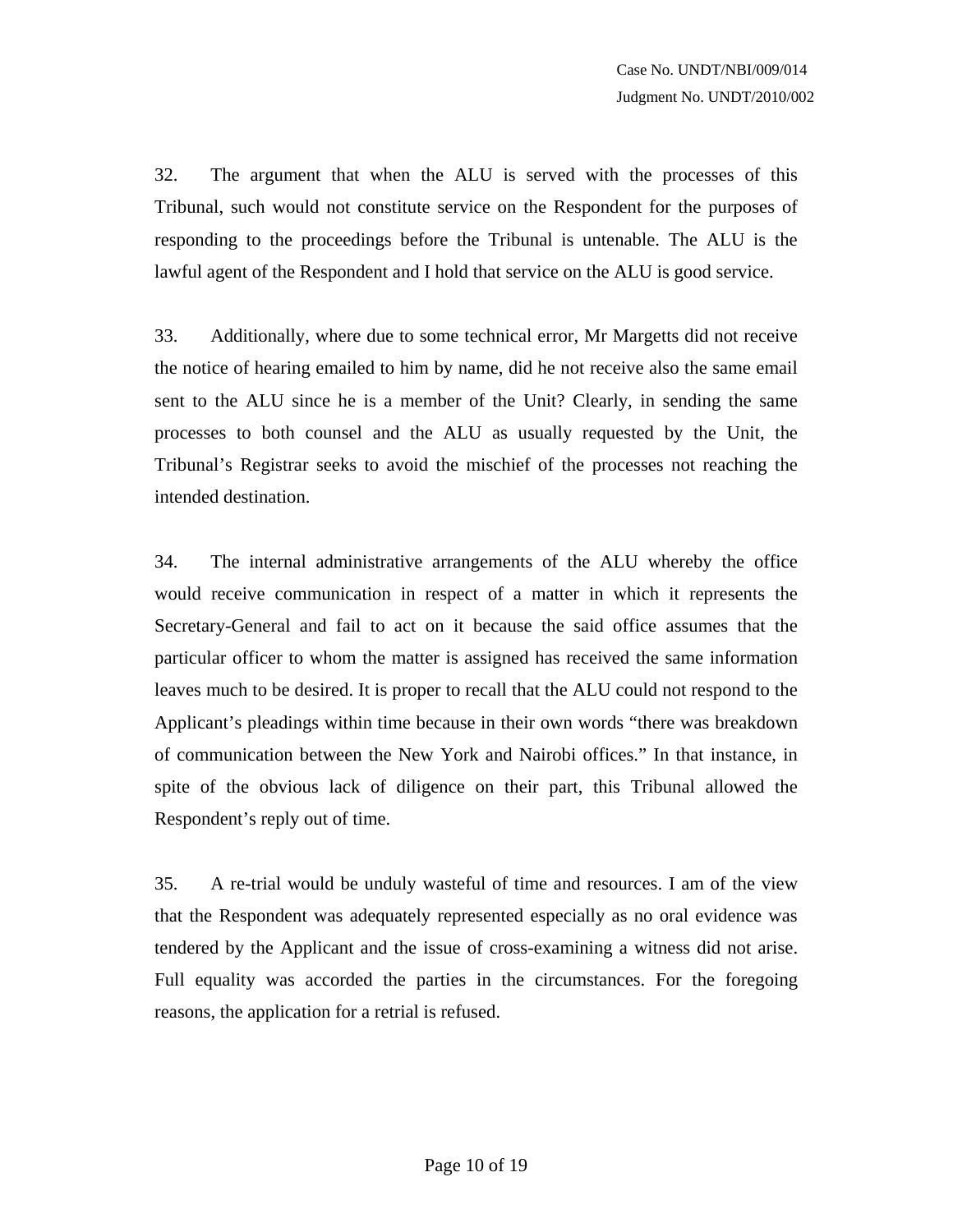#### **Findings**

36. I now come to review the documentary evidence, relevant legislation and the written and oral submissions of counsel on both sides. I will do so by posing questions which I consider critical to arriving at a just determination of the issues raised and argued and finding answers to them.

(i) **Was the Applicant, a lateral move candidate for the position to which she had applied, considered at the 15-day mark? Did a breach of the United Nations selection procedures occur in this regard? Were the Applicant's rights violated in the process of selecting a candidate?**

37. It is pertinent to examine at this stage the provisions of section 7.1 of ST/AI/2006/3 referred to by the Applicant and for ease of reference I hereunder reproduce the said provisions as follows:

> In considering candidates, programme managers must give first priority to lateral moves of candidates eligible to be considered at the 15-day mark under section 5.4. If no suitable candidates can be identified at this first stage, candidates eligible at the 30-day mark under section 5.5 shall be considered. Other candidates shall be considered at the 60-day mark, where applicable.

38. Section 5.4(a) which is relevant for our purposes in turn provides:

The following staff members shall be eligible to be considered for a lateral move at the 15-day mark:

(a) Internal candidates whose appointment is not limited to service with a particular office may be considered for any vacancy at their level. Staff whose appointment is limited to service with a particular office may be considered for vacancies at their level in that office only. Staff in the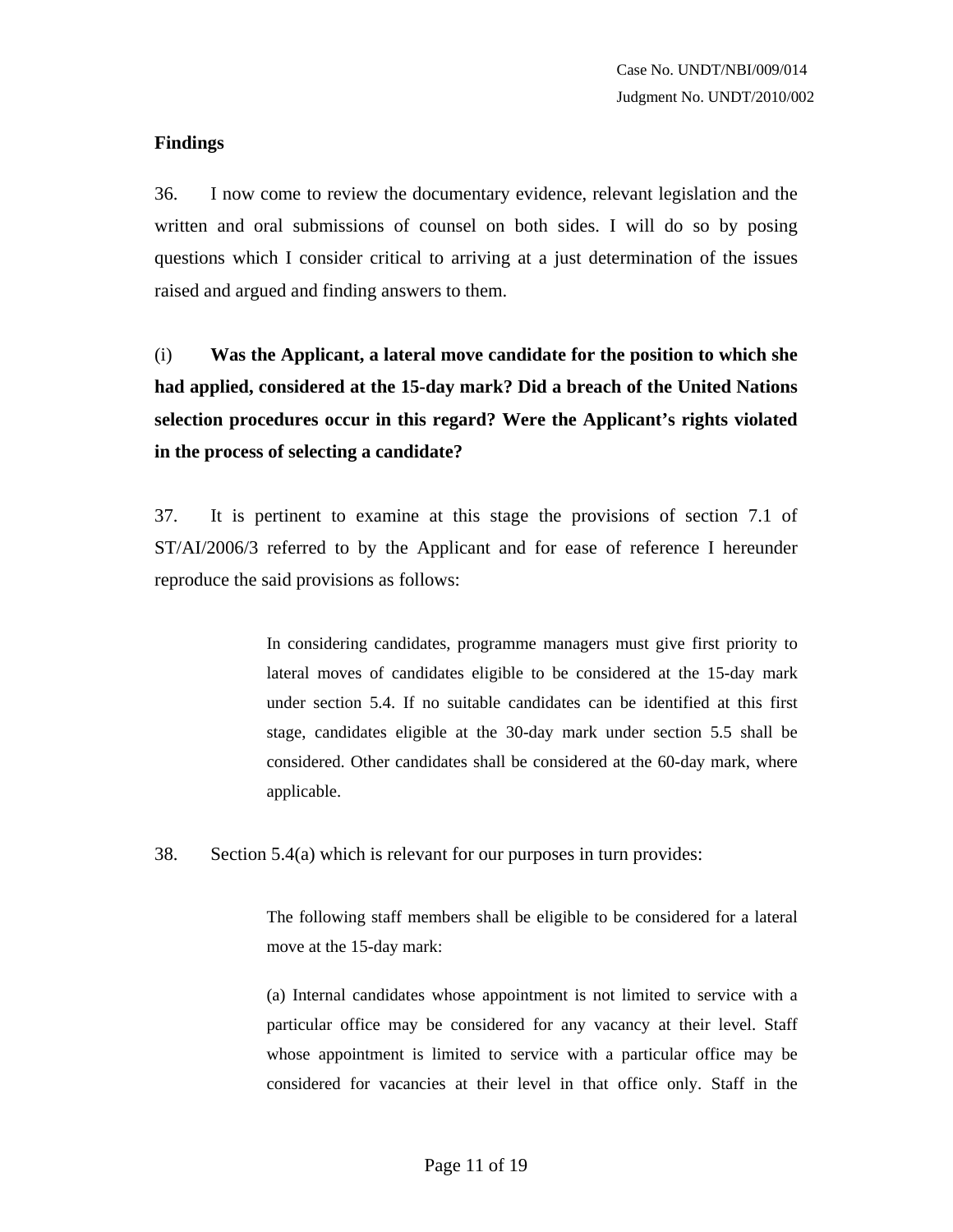Professional category and above who do not have geographic status may be considered for vacancies at their level at the 15-day mark in respect of posts that are not subject to geographical distribution;

*39.* Additionally, in evaluating new candidates and roster candidates at the 15 day, 30-day or 60-day mark, section 7.4 states that the programme manager does so *"on the basis of criteria pre-approved by the central review body."* 

40. It is clear from the foregoing that section 7.1 imposes the requirement that a programme manager must give first priority to lateral moves of candidates eligible to be considered at the 15-day mark. Both parties are agreed that the Applicant was a 15-day mark candidate at all times material to this application. While the Applicant contends that her candidacy was not considered at the 15-day mark as required by the rules, the Respondent has submitted that it was.

41. According to paragraph 6 of the Respondent's reply of 13 October 2009:

"upon receiving notification that the Applicant was listed for the position as a 15-day candidate, Ms Yanan Xu assessed the suitability of the Applicant for the post as required by paragraph 7.1 of ST/AI/2006/3. On the basis of previous assessments of the Applicant's performance it was determined that she was not suitable for appointment at this first stage of assessment and that candidates eligible at the 30-day mark should also be considered."

42. Further, at paragraph 11, the Respondent again states:

As set out at paragraph 6 above, the Programme Manager Ms Yanan Xu, in accordance with paragraph 7.1 determined that on the basis of information available to her, the Applicant was not a suitable candidate and proceeded to consider 30-day candidates.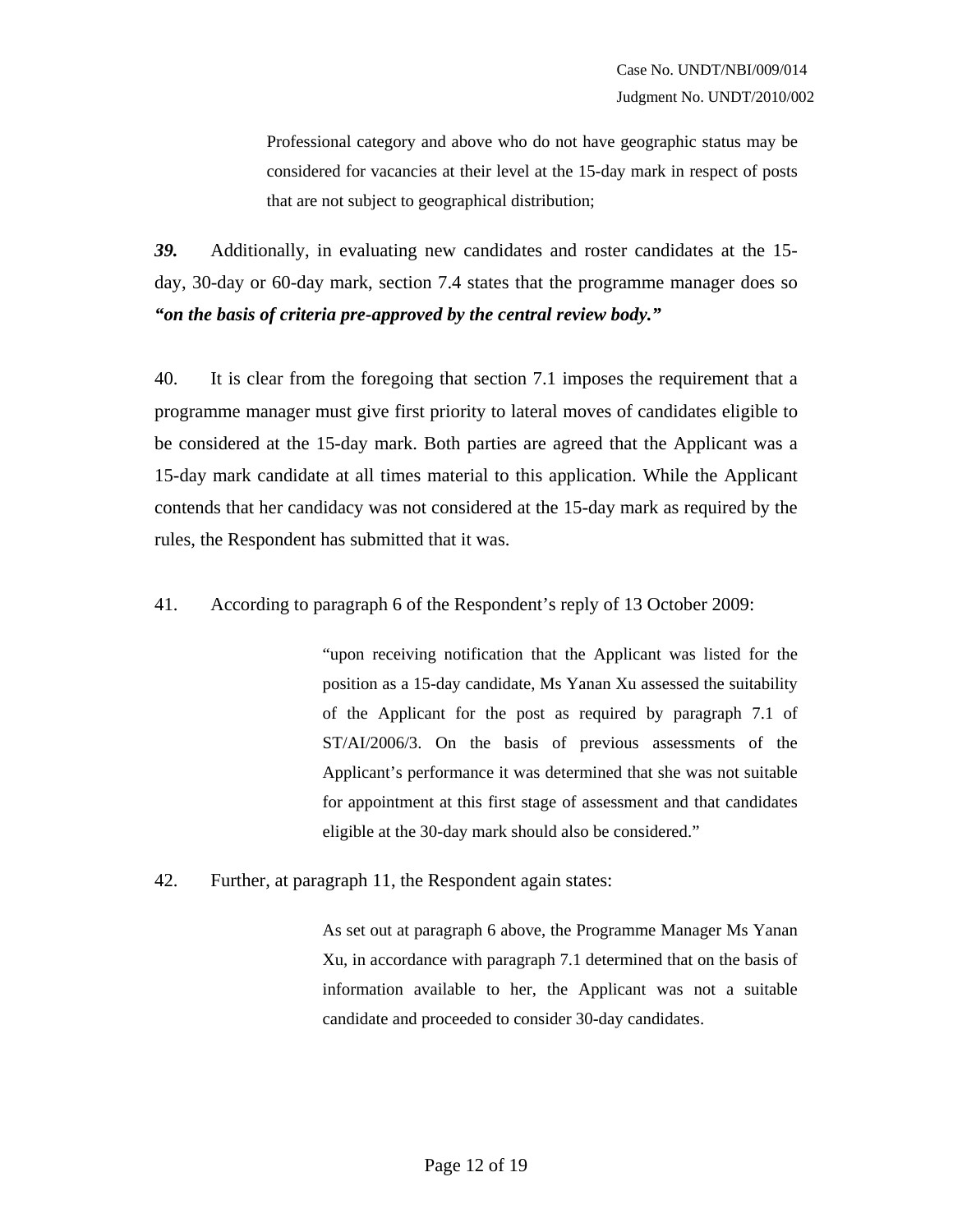On 29 May 2009, the Programme Manager herself in responding to the Executive Officer DGACM in regard to the Applicant's complaints stated thus in part:

> VA 418629 (1 P4 post) was posted on Galaxy on 18 September 2008. When the 15-day list came out, I was on official mission in Beijing and I did not come back until October 13, only a few days away from the due date for a 30-day list. In addition, there were only two applicants on the 15-day list for VA 418629, namely Ms. Zhengfang Xu and Mr. Ming Wu. Mr Wu was just transferred from Nairobi to Geneva effective 1 September 2008 and he did not apply for the post in relation to VA 418629. Judging from evaluation of the suitability of Ms. Zhengfang Xu to the post done on several occasions in the recent past, the panel decided to wait until the 30-day mark list came.

> On 24 October 2008, I got a list of 10 applicants including Ms. Zhengfang Xu and Mr. Ming Wu. I then formed an interview panel (Ms. Yanan Xu, Chief of the Chinese Service, Ms. Monika Torrey, Chief of the German Service, Mr Bok-kow Tsim, Training Officer of the Chinese Service, and Mr Sheng Sheng, Programming Officer of the Chinese Service) and informed 9 candidates (excluding Mr. Wu) of the interview arrangements."

43. In reviewing the submissions and evidence proffered by the Respondent, the Tribunal finds it disturbing that a responsible Programme Manager would embark on official mission or on any travel at all after posting a vacancy announcement and return "**only a few days away from the due date for a 30-day list**." What did she expect to happen to 15-day mark candidates who would be due to have their candidacy considered while she was on mission? Did she make adequate arrangements for an Officer-in-Charge to undertake the process of consideration of 15-day mark candidates? Clearly the answer is no! Was this because the career of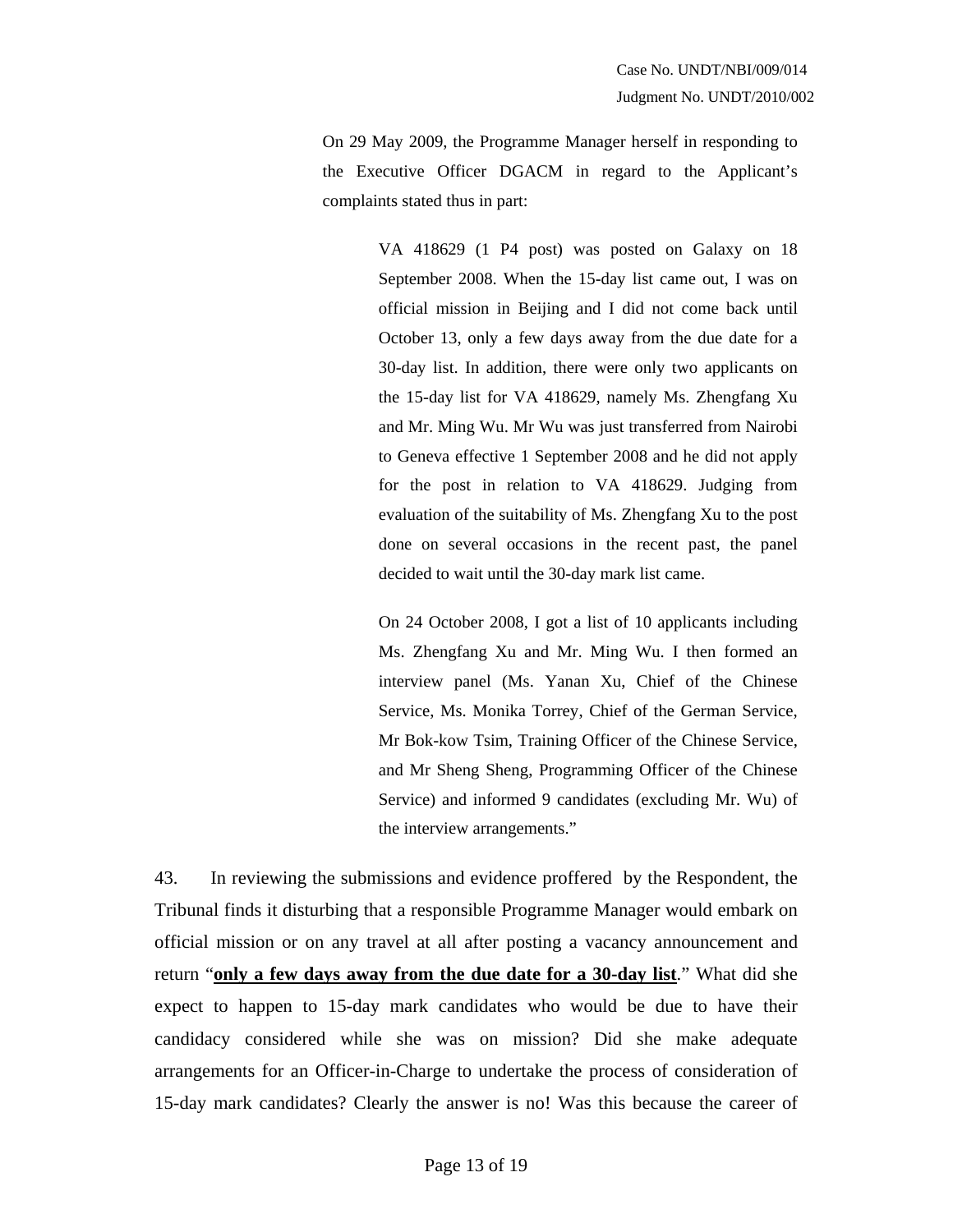staff under her unit who might be adversely affected meant nothing to her? Or was it because, as she strives to point out in her response, the Applicant was the only candidate at the 15-day mark, the only other such candidate having been selected to take up a position in Geneva?

44. She states also that the Applicant had been evaluated for the advertised post "on several occasions in the recent past" What occasions were those? Why was evidence of such evaluations not tendered before the Tribunal? Is it because they do not exist?

45. The Programme Manager's explanation that "the panel decided to wait until the 30-day mark list came out" is not borne out by any facts. Which "panel" was she referring to? Is it the one she formed after receiving on 24 October 2008 the list of 30-day mark candidates? I have no doubt in my mind that this explanation was both a lie and an after-thought made up to cover the blunders of an officer who ought to have known better.

46. She iterates also that when she returned from official mission on 13 October, it was "only a few days away from the due date of the 30-day list." From 13 – 24 October is a difference of eleven days and not a few days! The Tribunal is not told when the 15-day list came in. Quite probably about four days before the Programme Manager arrived from the official mission? Did she then not have enough time to properly evaluate the 15-day mark candidate seeing that there were still eleven days before the 30-day mark list would be reach her from OHRM?

47. Since section 7.4 requires that both new and rostered candidates shall be evaluated on the basis of criteria pre-approved by a central review body, was the Applicant evaluated on such a basis at the 15-day mark? Where is the evidence of pre-approved criteria by a central review body in the evaluation of the Applicant as a 15-day mark candidate?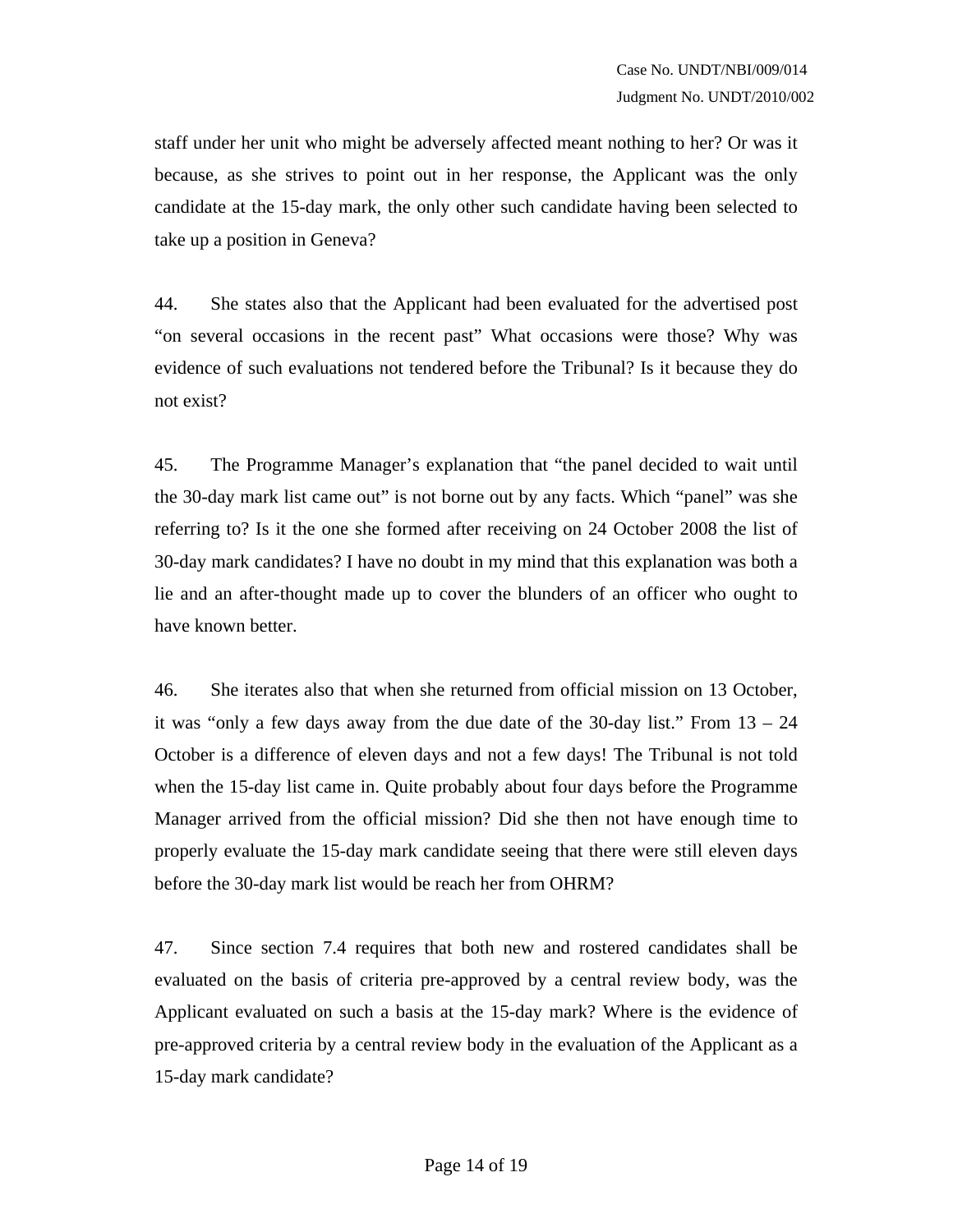48. The onus lies on the Respondent to show that the provisions of ST/AI/2006/3 had been complied with in this case in order to prove that the Applicant was fully, fairly and properly considered. This onus has not been discharged.

49. Rather the Respondent's submissions are that section 7.1 of ST/AI/2006/3 permits a Programme Manager to use "previous assessments" or "information available to her" in satisfying the requirement for consideration of a candidate in the selection to a vacancy announcement. I am not persuaded by this submission. If indeed the option of selecting candidates by use of available information or previous assessments is a viable one, why did the 30-day mark candidates not receive similar treatment? If, as is being urged upon the Tribunal, the Applicant had been fully and fairly considered at the 15-day mark through previous assessments, why was she in addition considered with 30-day mark candidates? Would that not then amount to considering her twice for the same post? And is this the contemplation of section 7.1 of ST/AI/2006/3?

**50.** It is my finding of fact that the Applicant's candidature was not considered at the 15-day mark as required by the relevant Administrative Instruction. There were no pre-approved criteria properly set for evaluating her candidacy at the 15-day mark. This failure to consider the Applicant at the 15-day mark constitutes a breach of the United Nations staff selection procedures and a violation of the Applicant's rights to due process in the selection exercise.

# ii) **Was the UN Administrative Instruction on special measures for the achievement of gender equality breached?**

51. The submission on this issue on the part of the Applicant is that being a rostered candidate, her qualifications were higher or at least at par with that of the selected male candidate and that the UN gender equality principle should have operated to have her selected in place of the male candidate. The Respondent had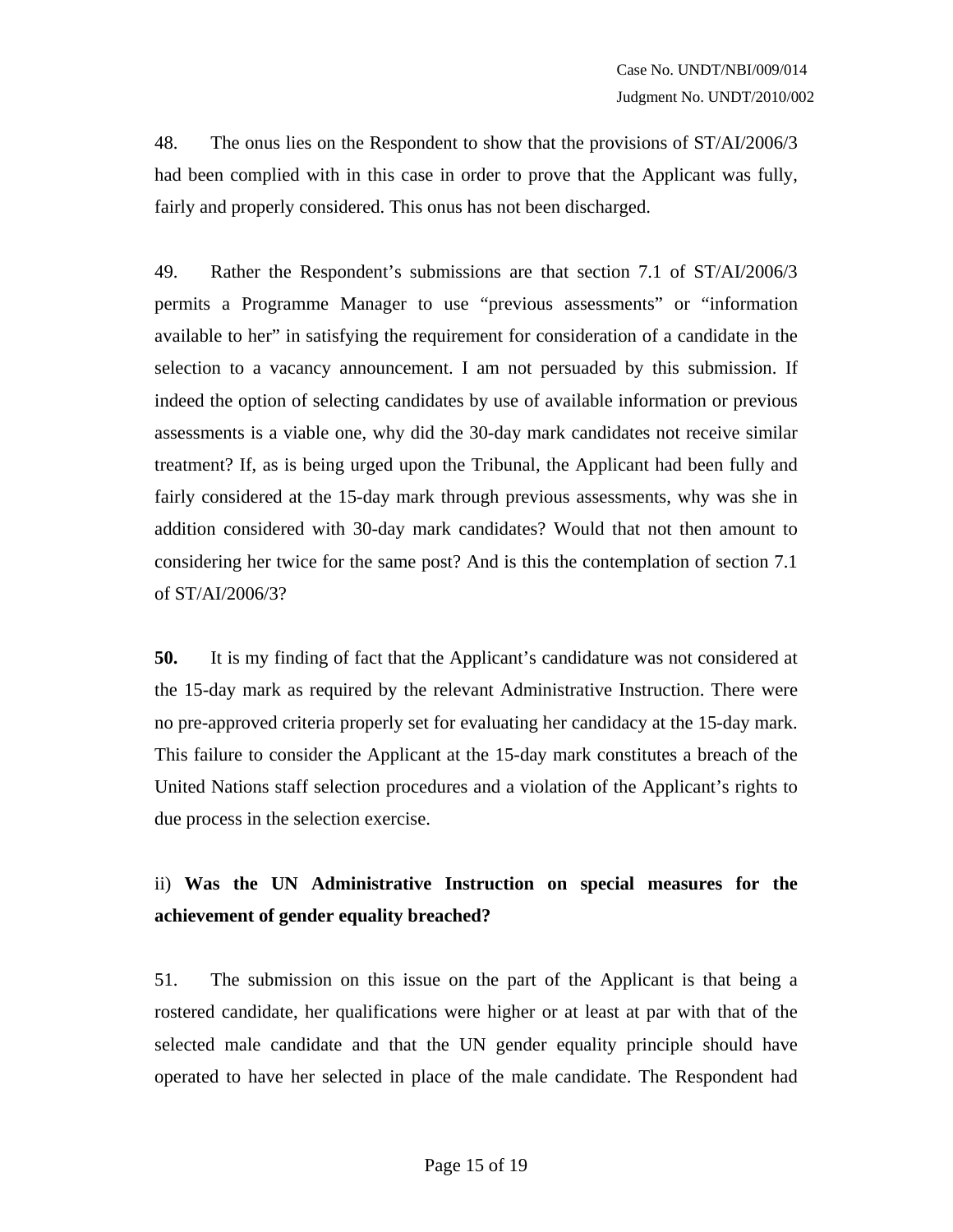countered that the candidacy of the Applicant was not substantially equal to that of the selected male candidate and so the ST/AI/1999/9 was not relevant.

52. The results of the selection interviews and the scores of the candidates exhibited before the Tribunal show that the Applicant's scores were below that of the selected candidate. The Applicant is not challenging the scores awarded her although she alleges that the Programme Manager out of all the examiners gave her the lowest scores. The Tribunal is not in a position to substitute any scores with that of the panel that tested and interviewed the candidates.

53. I find that no provision of ST/AI/1999/9 was breached in the circumstances as it was never relevant at any stage of the selection process.

## iii) **Was the Applicant discriminated against because she is of the Nairobi duty station?**

54. In reviewing the submission that staff members from the Nairobi duty station and other duty stations which are not New York are usually discriminated against in appointments to posts in New York, I am totally unconvinced by any arguments in support of this submission. There are neither reliable statistics nor relevant evidence to back up this claim and I find this submission completely without merit.

55. The Tribunal is however deeply troubled by the Applicant's submission that she was the only candidate who was interviewed over the telephone and, that despite the line being bad, her numerous requests to have questions repeated to her were simply refused. The Respondent did not address this serious contention in their written or oral submissions. Taken together with the Applicant's submissions on the lack of due consideration at the 15-day mark and the irregularity of the process as a whole, the obvious lack of parity in the conduct of the interview seems to the Tribunal to be, at the very least, improper. What the Tribunal cannot, on the face of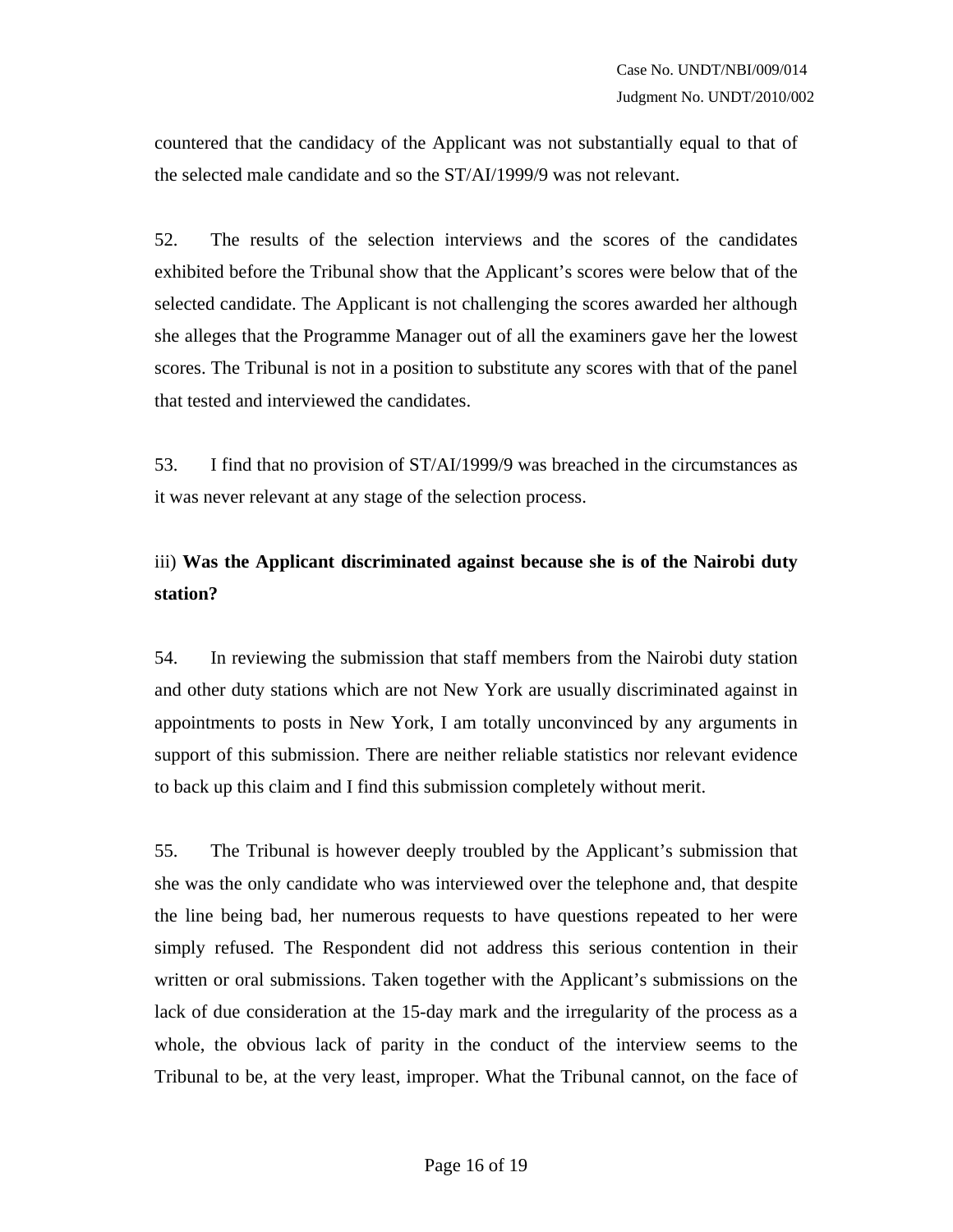the Applicant's submissions alone, find is that this impropriety was caused by the fact that she was a staff member of the Nairobi duty station.

## **iv) Did the failure to inform the Applicant of her non-selection amount to a breach of any of the provisions of ST/AI/2006/3?**

56. Both parties agree that the Applicant was not informed of the outcome of the selection exercise in which she was a candidate. The Respondent has conceded in both oral and written submissions that the Applicant ought to be informed but blames the failure to do so on administrative oversight. The wordings of section 9.5 of ST/AI/2006/3 are however mandatory. The section states:

> All interviewed candidates who are not selected or placed on the roster *shall* be so informed by the programme managers. [Emphasis added]

57. The Respondent even in conceding that there was a duty to inform the Applicant has asked that no award be made on this score as no injury was suffered by the Applicant as a result.

58. I find that the failure of the Programme Manager to inform the Applicant of the outcome of the selection process is both a breach of section 9.5 of ST/AI/2006/3 and a violation of the right of the Applicant to be so informed. I find that this made the Applicant suffer psychologically.

#### **Conclusion**

59. On the whole, I find that a clear pattern of non-compliance with administrative issuances on the part of the Programme Manager stands out in bold relief in this case. Although no supporting evidence was tendered and the Tribunal made no finding on an alleged systematic exclusion of the Applicant from the 15-day consideration on at least seven occasions, sufficient concern is raised on the impunity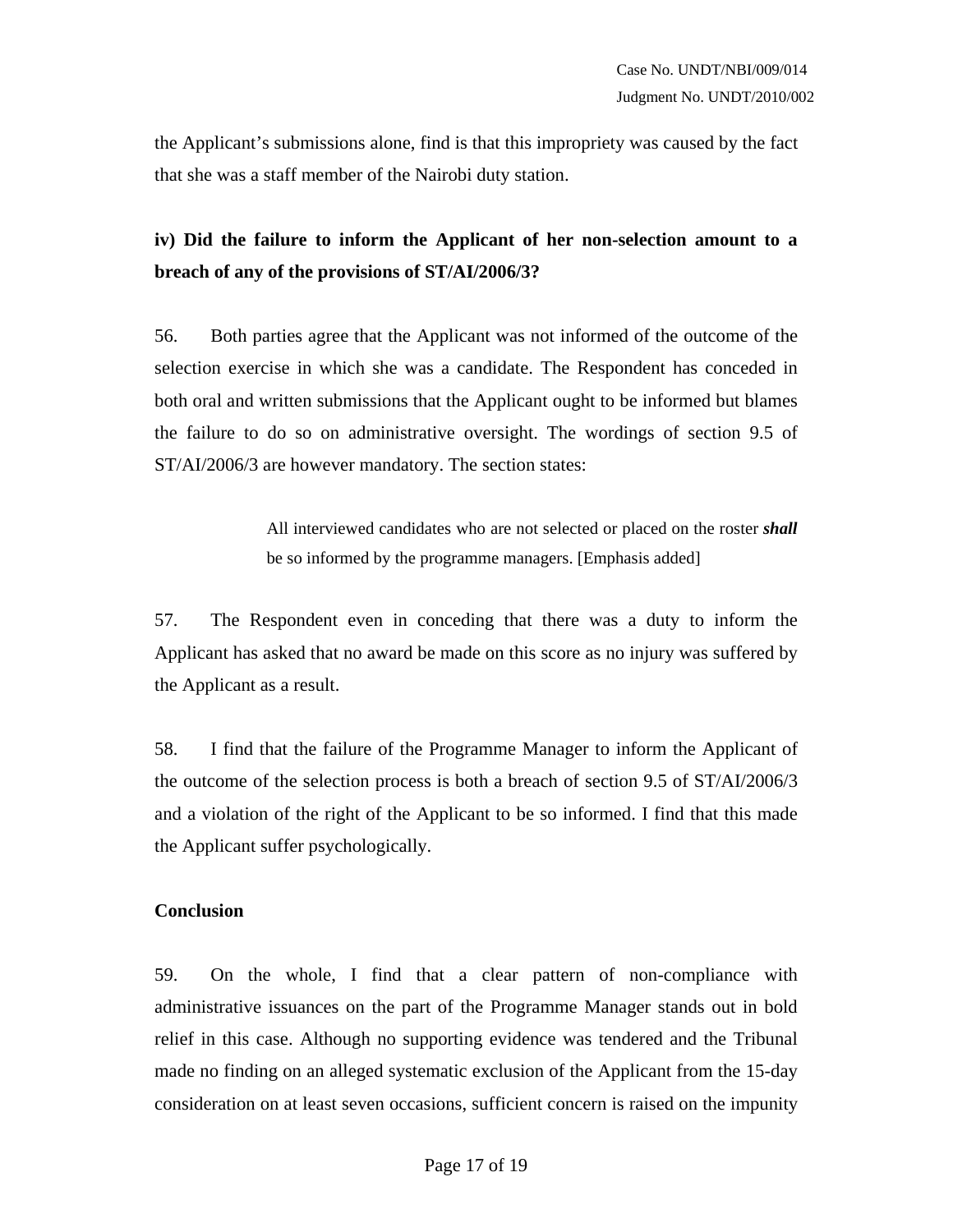and lack of accountability of managers within the UN system who bestride their units as if these are personal fiefdoms. Rules, regulations and administrative issuances are not made within the United Nations system to be flouted at will by senior staff members who are managers and whose duty it is to be guided by them and to implement them. Not only must this attitude not be condoned, it must be condemned in the strongest terms.

### **REMEDIES**

60. The Applicant has prayed for the court to order the impugned administrative decision quashed and the payment of one year's salary as compensation for the injuries she has suffered.

61. The powers of the Tribunal in respect of remedies in judgement are governed by Article 10, sub-paragraphs 5-8, of the Statute of the United Nations Dispute Tribunal. The provisions of Article 10(5) are specifically relevant to the instant case in stating that the Tribunal "may order *one or both*" of the following:

> (*a*) Rescission of the contested administrative decision or specific performance, provided that, where the contested administrative decision concerns appointment, promotion or termination, the Dispute Tribunal *shall* also set an amount of compensation that the respondent may elect to pay as an alternative to the rescission of the contested administrative decision or specific performance ordered, subject to subparagraph (*b*) of the present paragraph;

> (*b*) Compensation, which shall normally not exceed the equivalent of two years' net base salary of the applicant. The Dispute Tribunal may, however, in exceptional cases order the payment of a higher compensation and shall provide the reasons for that decision.

62. In the circumstances of the present case, it is difficult for the Tribunal to envisage a situation in which an order of rescission or specific performance may be effected without the rights of a third party/the incumbent on the contested post being affected. To quash the contested administrative decision in this case could mean only one of two things; that the selection process previously undertaken be nullified so that